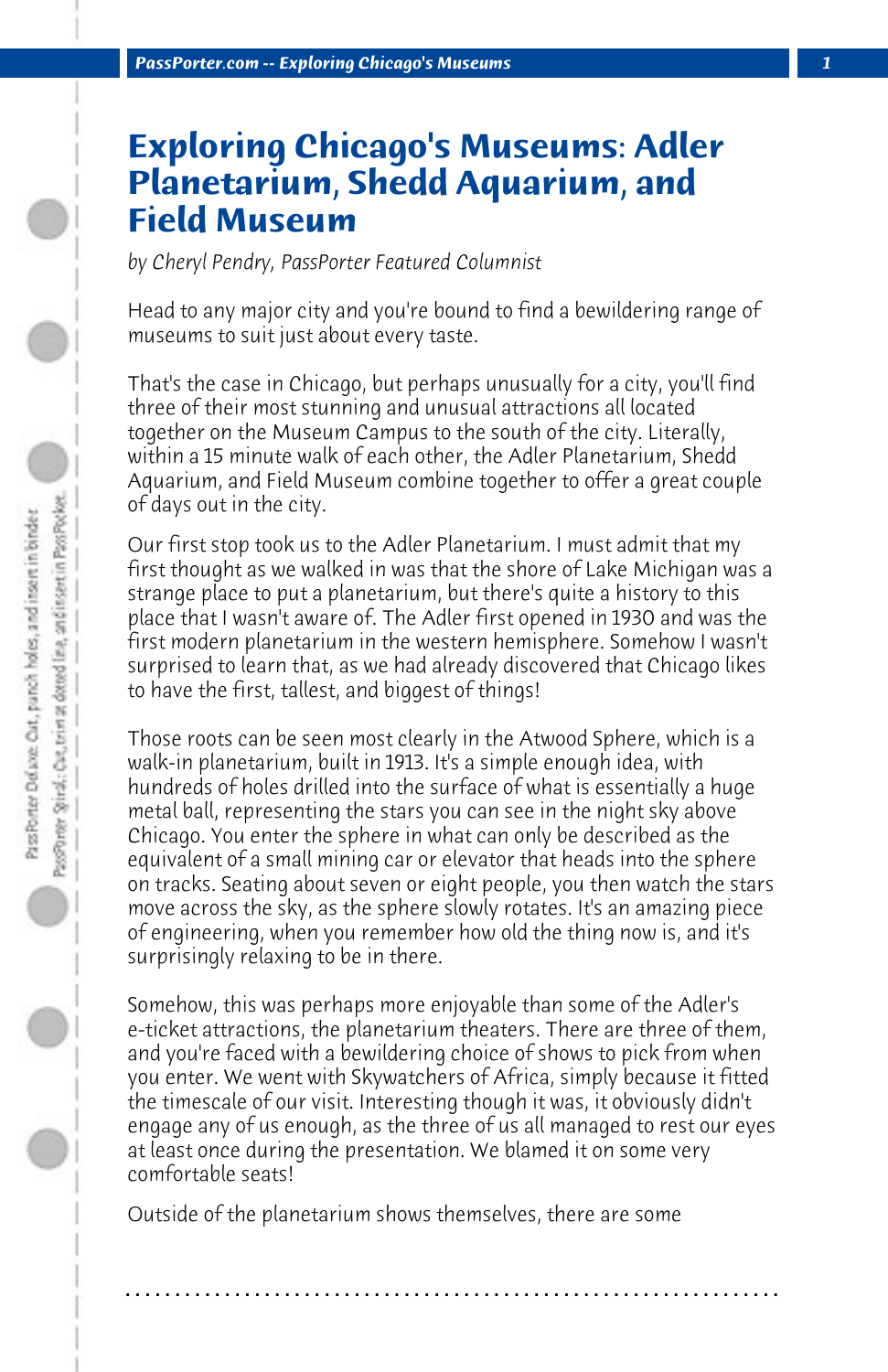fascinating exhibits to be found here, including one called Shoot to the Moon, which recalls the moon landings 40 years earlier. We were pleasantly surprised at the content of this exhibit and, sadly, the Kennedy Space Center in Florida could learn a lot from the presentation here, as it's much more engaging than they manage.

Heading further out in the stars, you can also learn about our Solar System and the Milky Way Galaxy and, once again, there was a lot to do here, with plenty of hands-on exhibits for younger members of the family -- and some older ones too!

Tearing yourself from here isn't easy and you could easily spend the entire day here, but there's much more to explore on Museum Campus. Head west and you'll find the John G. Shedd Aquarium, which opened in the same year as the Adler. Unfortunately for us, time was taking its toll on the Shedd when we visited, with the main attraction, the Oceanarium, closed for the first time in its 17 year history, which was a great shame. Having heard so much about the Oceanarium, I was expecting to very disappointed by the Shedd without it, but nothing could have been further from the truth.

Other highlights you can enjoy here until June 2009, when the Oceanarium is scheduled to re-open, include Wild Reef in the underground wing, which takes you on a fascinating journey through coral reefs of the world. As one of the newer areas of the Shedd, it uses the latest techniques to showcase the marine life to you. I was particularly impressed with the stingrays swimming right beneath us.

As you enter, you can't miss the Caribbean Reef, a floor to ceiling circular tank that's home to more than 250 tropical animals. Amazon Rising was another exhibit well worth seeing, taking you on a journey into what you can find along the Amazon River. It does perhaps need to come with a health warning, as some of the snakes in there would send shivers down most people's spines!

The final part of Museum Campus is the Field Museum and this is perhaps the hardest to describe, as it's so wide ranging. As a natural history museum, exhibits there certainly have a focus on the animal world, with birds and animals from around the world on display. Some of the most stunning exhibits including African panoramas, Bushman (a famous lowland gorilla who lived at Chicago's Lincoln Park Zoo), and the Lions of Tsavo.

But that's only a small part of what the museum is all about. Culture is a huge focus here, with exhibits looking at people from across the world. These include the chance to walk through mummies' tombs in the Inside

**. . . . . . . . . . . . . . . . . . . . . . . . . . . . . . . . . . . . . . . . . . . . . . . . . . . . . . . . . . . . . . . . . .**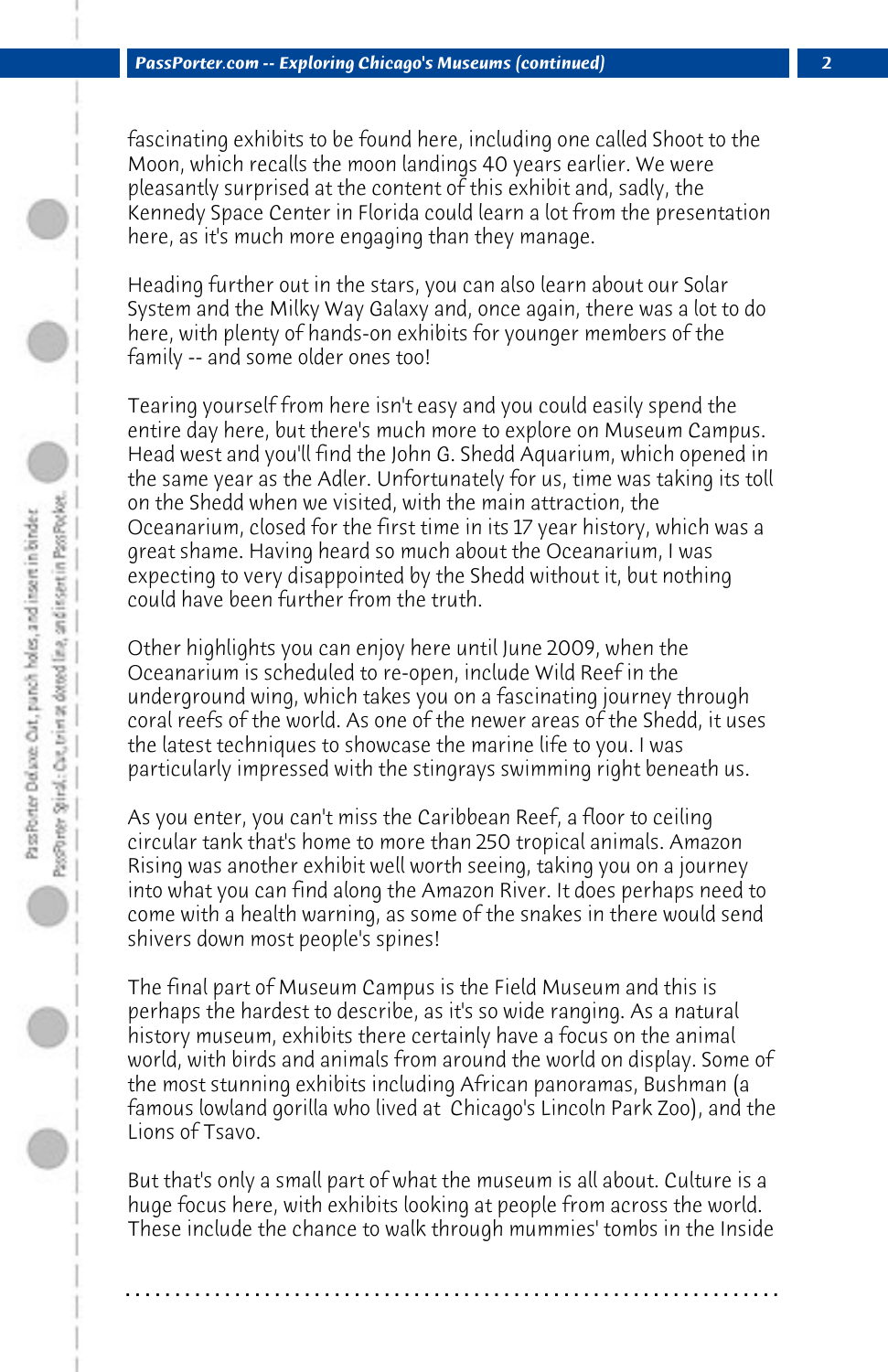*PassPorter.com -- Exploring Chicago's Museums (continued) 3*

Ancient Egypt exhibit, while you can also journey to the other side of the world and see a Maori Meeting House from New Zealand. Other exhibits take you through Polynesia and into the world of jewels with the Hall of Jades and the Grainger Hall of Gems. Sadly, both of these last two exhibits were looking in need of an update when we visited, but I'm sure that's something the Field Museum will be doing, judging by their newer additions.

These include Underground Adventure, where you're shrunk down to insect size to meet giant bugs. However, just like the Amazon Rising exhibit at the Shedd, there's a health warning on this one, as some of the creepy crawlies you see are worryingly life-like. There were a couple of spots where I did speed up my pace to get away from some of the life forms we saw!

Another recent addition is Evolving Planet, taking from the origins of life on our planet through the days of the dinosaur. This is a fascinating display where we all learned a great deal, not least that the earth ha[s](http://www.gochicagocard.com/) [been subject t](http://www.gochicagocard.com/)o a series of extinctions, rather than just the one we all know about that killed off the dinosaurs. Speaking of dinosaurs, it's worth mentioning that when you walk into the Field Museum, you'll see their mascot, Sue, the world's largest Tyrannosaurus Rex, in the Stanley Field Hall and she's an impressive sight! Unsurprisingly, the museum doesn't miss a trick, with lots of "Sue-venirs" on sale. [Ed. A full-size model of Sue can be found at Disney's Animal Kingdom park.]

Entrance into the three museums, as you'd expect, isn't cheap. General adult admissi[on to the Field Museum will set you back \\$15](http://www.passporter.com/articles/cheryl-pendry-featured-columnist.asp), but if you want to enjoy all the exhibits described in here, you'll need a gold pass at \$23. Chicago residents get a \$2 reduction on these prices. Admission to the Shedd Aquarium is either \$15.95 or \$17.95, depending if you want to see the 4D movies on offer, with a 25% discount for Chicago residents. The Adler Planetarium will set you back a minimum of \$10 for just the exhibits, but to see one show and the Atwood Sphere, tickets are \$19. If you want to visit all three, it is well worth looking into the Go Chicago Card, which we found quickly paid for itself. For one day, it costs \$59.99/adults and \$44.99/ children, while two days is \$89.99/adults or \$69.99/children.

*About The Author: Cheryl and husband Mark live in England and love to travel, particularly to America. They are in the process of visiting every Disney theme park around the world, having already been to Disneyland Resort Paris, Hong Kong Disneyland and both American Disney resorts. They are now planning for their trip to Japan in the spring to visit the Tokyo Disney Resort.* Click here to view more of Cheryl's articles!

**. . . . . . . . . . . . . . . . . . . . . . . . . . . . . . . . . . . . . . . . . . . . . . . . . . . . . . . . . . . . . . . . . .**